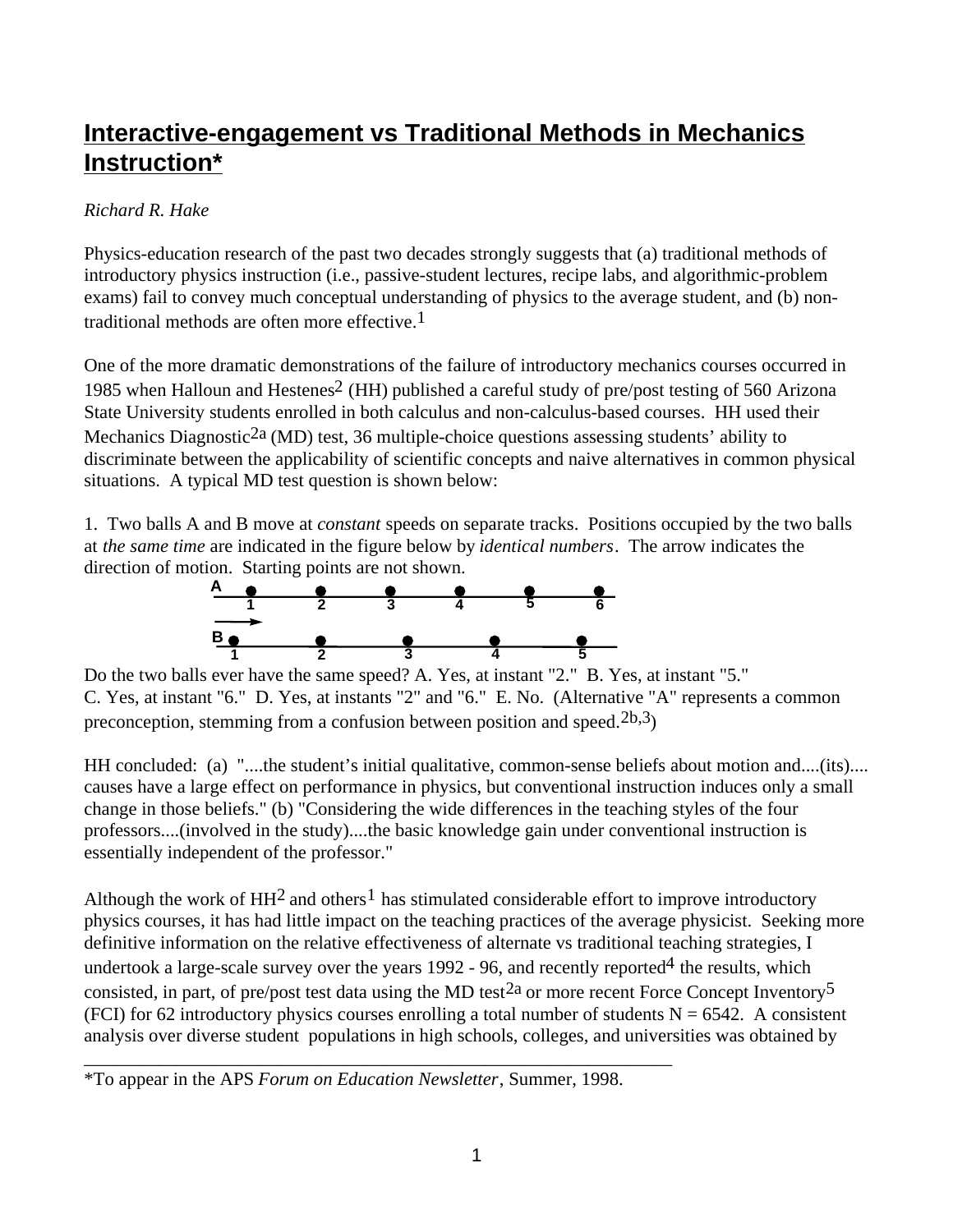taking the average normalized gain  $\langle g \rangle$  as a rough measure of the average effectiveness of a course in promoting conceptual understanding. Here  $\langle g \rangle$  was defined as the ratio of the actual average gain (% < post > - % < pre > to the maximum possible average gain  $(100 - %$  < pre >  $)$ . Fourteen "traditional" (T) courses ( $N = 2084$ ) which made little or no use of interactive-engagement (IE) methods achieved an average gain  $\langle g \rangle_{T-ave} = 0.23 \pm 0.04$  (std dev). In sharp contrast, forty-eight courses (N = 4458) which made substantial use of IE methods achieved an average gain <g><sub>IE-ave</sub> = 0.48 ± 0.14 (std dev), *almost two standard deviations of* <g><sub>IE-ave</sub> *above that of the traditional courses.* 

Results on the problem-solving Mechanics Baseline<sup>6</sup> (MB) test were available for 30 (N = 3259) of the above 62 courses. The MB results implied that IE strategies *enhanced* problem-solving ability. The conceptual and problem-solving test results strongly suggested *that the classroom use of IE methods can increase mechanics-course effectiveness well beyond that obtained in traditional practice.*

I defined "IE methods" as those designed at least in part to promote conceptual understanding through interactive engagement of students in heads-on (always) and hands-on (usually) activities which yield immediate feedback through discussion with peers and/or instructors, all as judged by their literature descriptions. A detailed breakdown of the instructional strategies as well as materials and their sources for each of the 48 IE courses of the survey was presented.<sup>4b</sup> Among the more popular IE methods were Collaborative Peer Instruction,7 Microcomputer-Based Labs,8 Concept Tests,9 Modeling,10 Active Learning Problem Sets or Overview Case Studies,<sup>11</sup> Socratic Dialogue Inducing Labs,<sup>12</sup> and use of a physics-education-research based text<sup>13</sup> or no text.

Various objections have been raised to calls for physics-education reform<sup>14</sup> and supporting evidence<sup>1-6</sup> for the need thereof. Some of these protests may be worth discussing because of their relevance to the puzzlement of Sam Bowen, editor of the present *Newsletter*: "I cannot understand why anyone who is thoughtful continues to teach in the traditional manner."

1. " ...we have been conscripted into this....(physics education )... revolution; and the first task of the leaders of a revolution is to convince everyone how bad the prevailing system is. Educators do this with tests: tests which demonstrate weak points that you can zero in on with special techniques which will then show amazing improvements, *many of which represent a generalized Hawthorne effect.*" (Our *italics*.)15,16

As discussed in ref. 4a, the Hawthorne effect can produce short-term benefits associated with the special attention (rather than the intrinsic worth of the treatment) given to a research test group. Such benefits would be expected to diminish when the treatment is applied as a regular long-term routine to large numbers of subjects, as was the case for 12 IE courses of my survey. The latter achieved normalized gains about the same as for IE courses in which Hawthorne effects were more likely to have occurred.

2. "...the size of the sample Hake used for the traditional courses was fairly small, so a statistical fluctuation was always a possibility.17

Testing his conjecture,  $Ehrlich<sup>17</sup> elicited pre/post FCI testing in 12 more-or-less traditional courses$ taught by instructors with whom he was acquainted. These yielded an average normalized gain  $\langle g \rangle$  = 0.20 with a standard deviation of 0.06, consistent with my results<sup>4</sup> for 14 T courses.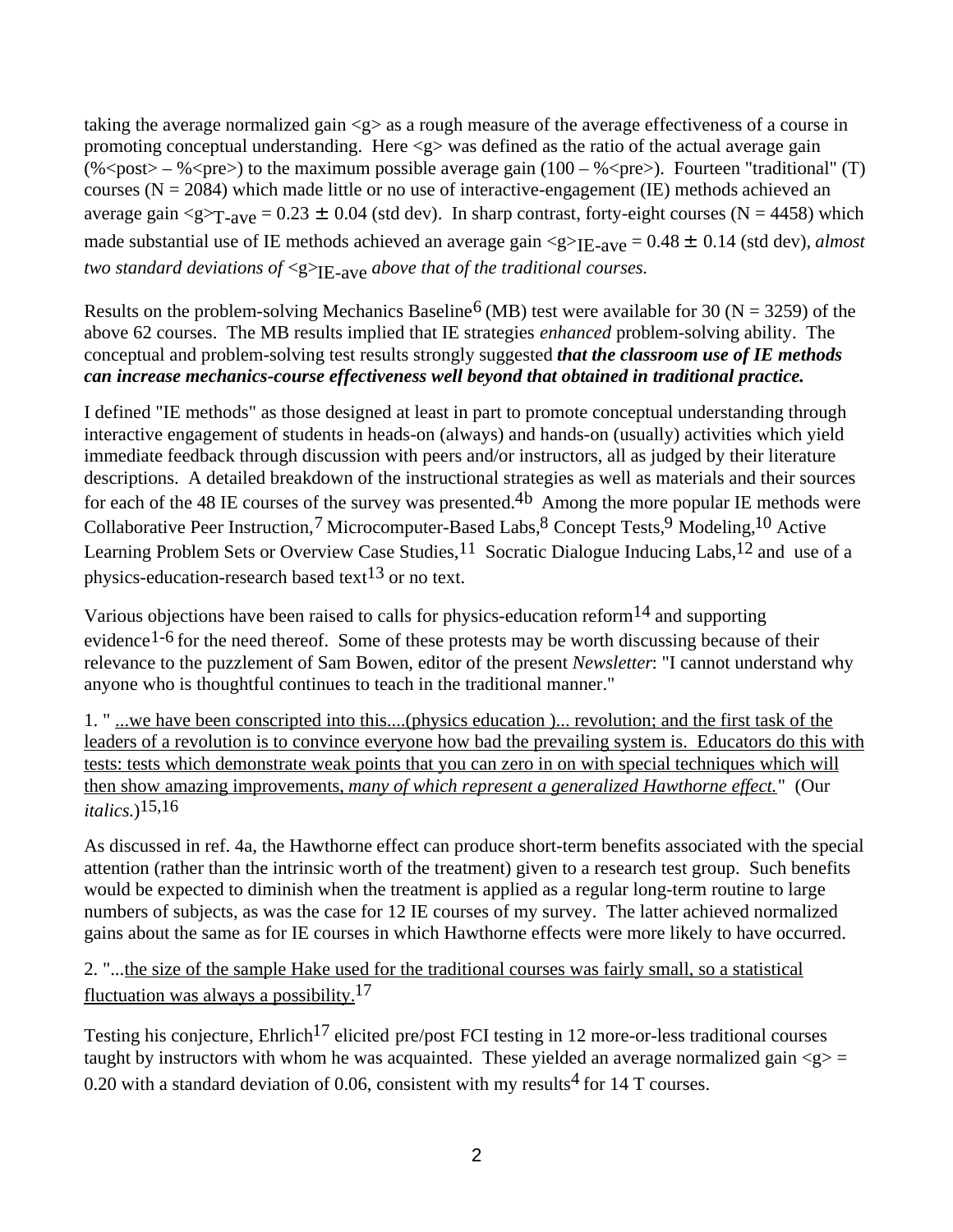3. " I do not believe that a bad score on the Force Concept Inventory proves that the student has not - at some level - learned the material."<sup>18</sup>

Griffiths seems to argue that such subliminal learning shows up in the final attainment of understanding after many spirals over the same material, as he himself experienced. Geilker<sup>15</sup> similarly discounts the apparent failure of introductory courses to correct misconceptions: "Physics is a spiral subject and student misconceptions tend to get corrected with further exposure and experience." But as Hilborn<sup>16</sup> points out: "The unfortunate fact is is that only 3% of the students taking introductory calculus-based physics in colleges and universities ever take another physics course. For more that 97% of our students, their spirals contain only one turn. Our introductory course is their terminal course."

4. "I have no doubt that that one can design a course that leads to much better results on such tests. But as my doctor once remarked, there is no such thing as intervention without side effects, and I would like to know what we are (perhaps inadvertently) sacrificing when we *teach to the Force Concept Inventory".*18 (Our *italics.*)

If Griffiths means "teach to the FCI" in the sense of going over experiments, questions, or problems identical or nearly identical to the test items, then learning would doubtless have been sacrificed. But I have argued<sup>4a</sup> that it is unlikely that such practice had a significant impact on my survey: (a) considering the elemental nature of the FCI questions, the maximum  $\langle g \rangle = 0.69$  and average  $\langle$ g><sub>48IE-ave</sub> = 0.48 are below those which might be expected if teaching to the test were an important influence; (b) the responses of IE instructors to a survey questionnaire indicated that they thought they had avoided "teaching to the test" in the restricted sense above.

If, on the other hand, Griffiths means "teach to the FCI" in the sense of emphasizing the basic concepts of Newtonian mechanics examined on the FCI/MD tests, then the IE courses of the survey are guilty. One of the sacrifices thereby entailed is breadth of coverage, but most of those<sup>13,14,19</sup> who seriously consider the current status of the introductory course agree that "less may be more."20 Some may think that emphasis on concepts comes at the sacrifice of problem-solving skills, but as indicated above, the MB results of my survey imply that IE strategies *enhanced* problem-solving ability. Similar conclusions have been reached by Mazur<sup>9</sup> and Thacker *et al.*<sup>21</sup>

Returning to Sam Bowen's perplexity regarding those who continue to teach in the traditional manner, the reactions of Gielker, Ehrlich, and Griffiths are symptomatic of the skepticism of many thoughtful physicists regarding the need to reform traditional teaching practices. I hope this piece will prompt more physicists to suppress their natural skepticism long enough to consider the physics-education-reform literature<sup>1-14,19-21</sup> and experiment with interactive-engagement methods in their classes.

## **References**

1. For a recent review see L.C. McDermott, "Students' conceptions and problem solving in mechanics" in *Connecting Research in Physics Education with Teacher Education*, A. Tiberghien, E.L. Jossem, and J. Barojas, eds. (I.C.P.E., 1998); also at <http://aapt.org/> under "Physical Science Resource Center" /"21st Century Classrooms."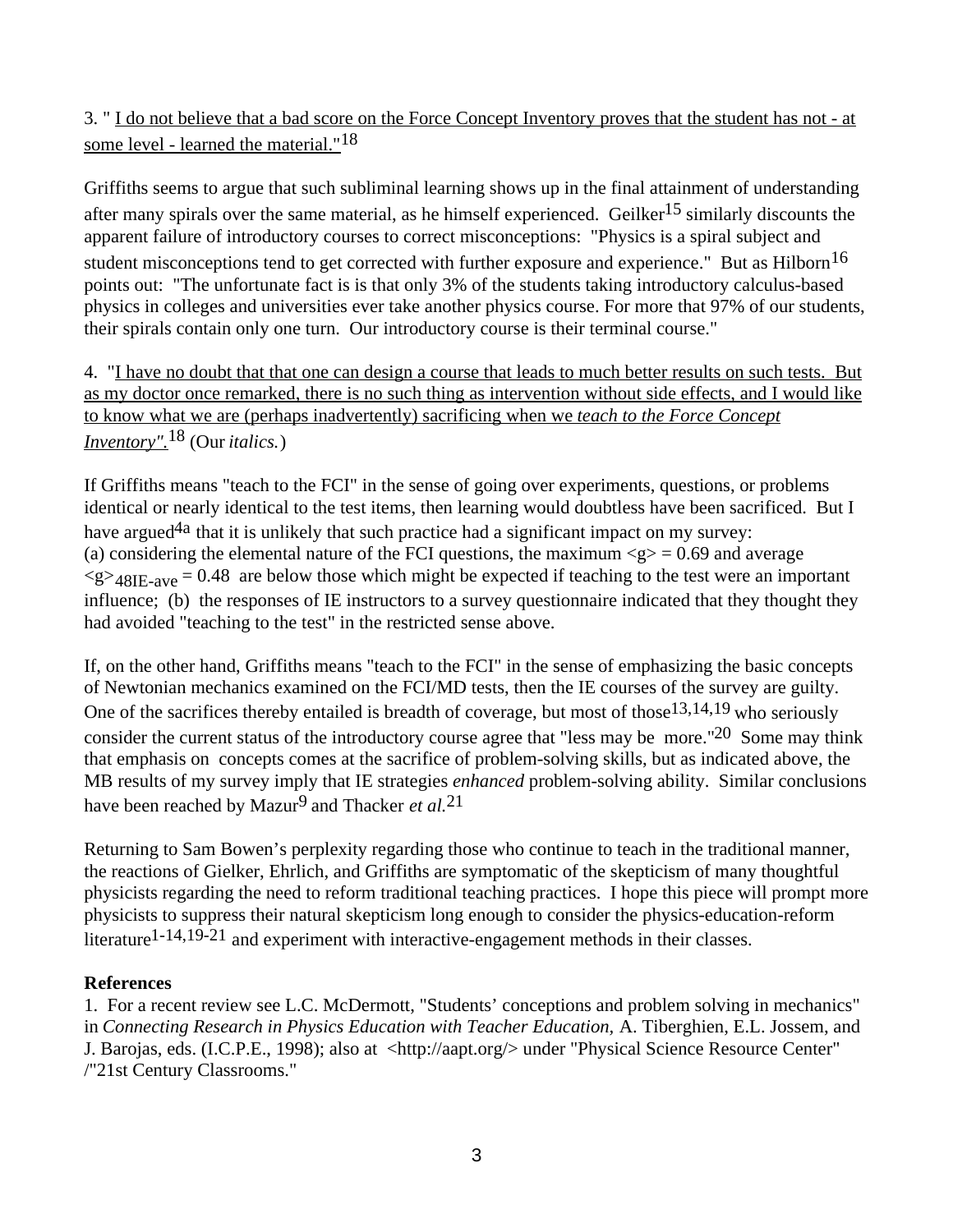2. (a) I. Halloun and D. Hestenes, "The initial knowledge state of college physics students," *Am. J. Phys.* **53**, 1043 (1985); (b) "Common sense concepts about motion," *ibid.* **53**, 1056 (1985).

3. D.E. Trowbridge and L.C. McDermott, "Investigation of student understanding of the concept of velocity in one dimension," *Am. J. Phys.* **48**, 1020 (1980).

4. (a) R.R. Hake, "Interactive-engagement vs traditional methods: A six-thousand-student survey of mechanics test data for introductory physics courses," *Am. J. Phys.* **66**, 64 (1998) ; (b) "Interactiveengagement methods in introductory mechanics courses," submitted to the potential new *Journal of Physics Education Research.* Both articles are at <http://carini.physics.indiana.edu/SDI/>.

5. D. Hestenes, M. Wells, and G. Swackhamer, "Force Concept Inventory," *Phys. Teach.* **30**, 141 (1992). I. Halloun, R.R. Hake, E.P. Mosca, and D. Hestenes, FCI (revised, 1995) in ref. 9 and available to password holders at <http://modeling.la.asu.edu/modeling.html>.

6. D. Hestenes and M. Wells, "A Mechanics Baseline Test," *Phys. Teach.* **30**, 159 (1992); in ref. 9 and available to password holders at <http://modeling.la.asu.edu/modeling.html>.

7. P. Heller, R. Keith, S. Anderson, "Teaching problem solving through cooperative grouping, Part 1: Group vs individual problem solving," *Am. J. Phys.* **60**, 627 (1992); <http://www.physics.umn.edu/groups/physed/index.html>.

8. R.K. Thornton and D. R. Sokoloff, "Assessing student learning of Newton's laws: The Force and Motion Conceptual Evaluation and the Evaluation of Active Learning Laboratory and Lecture Curricula, *Am. J. Phys.* **66**, 338 (1998); <http://www.tufts.edu/as/csmt/research.html>.

9. E. Mazur, *Peer Instruction: A User's Manual* (Prentice Hall, 1997); <http://galileo.harvard.edu/>.

10. D. Hestenes, "Modeling Methodology for Physics Teachers," in *The Changing Role of Physics Departments in Modern Universities: Proceedings of the ICUPE*, ed. by E.F. Redish and J.S. Rigden, (AIP, Woodbury, NY, 1997) p. 935; <http://modeling.la.asu.edu/modeling.html>.

11. A. Van Heuvelen, "Overview, Case Study Physics," *Am. J. Phys.* **59**, 898 (1991); <http:www-physics.mps.ohio-state.edu/~physedu/>.

12. R.R. Hake,"Socratic Pedagogy in the Introductory Physics Lab," *Phys. Teach.* **30**, 546 (1992); <http://carini.physics.indiana.edu/SDI/> and <http://galileo.harvard.edu/> under "Hands On Methods."

13. J. Amato, "The Introductory Calculus-Based Physics Textbook, *Phys. Today* **49**(12), 46 (1996).

14. R.C. Hilborn, "Guest Comment: Revitalizing undergraduate physics - Who needs it?," *Am. J. Phys.* **65**, 175 (1997).

15. C.D. Geilker, "Guest Comment: In defense of the lecture-demonstration method of teaching physics," *Am. J. Phys.* **65**, 107 (1997).